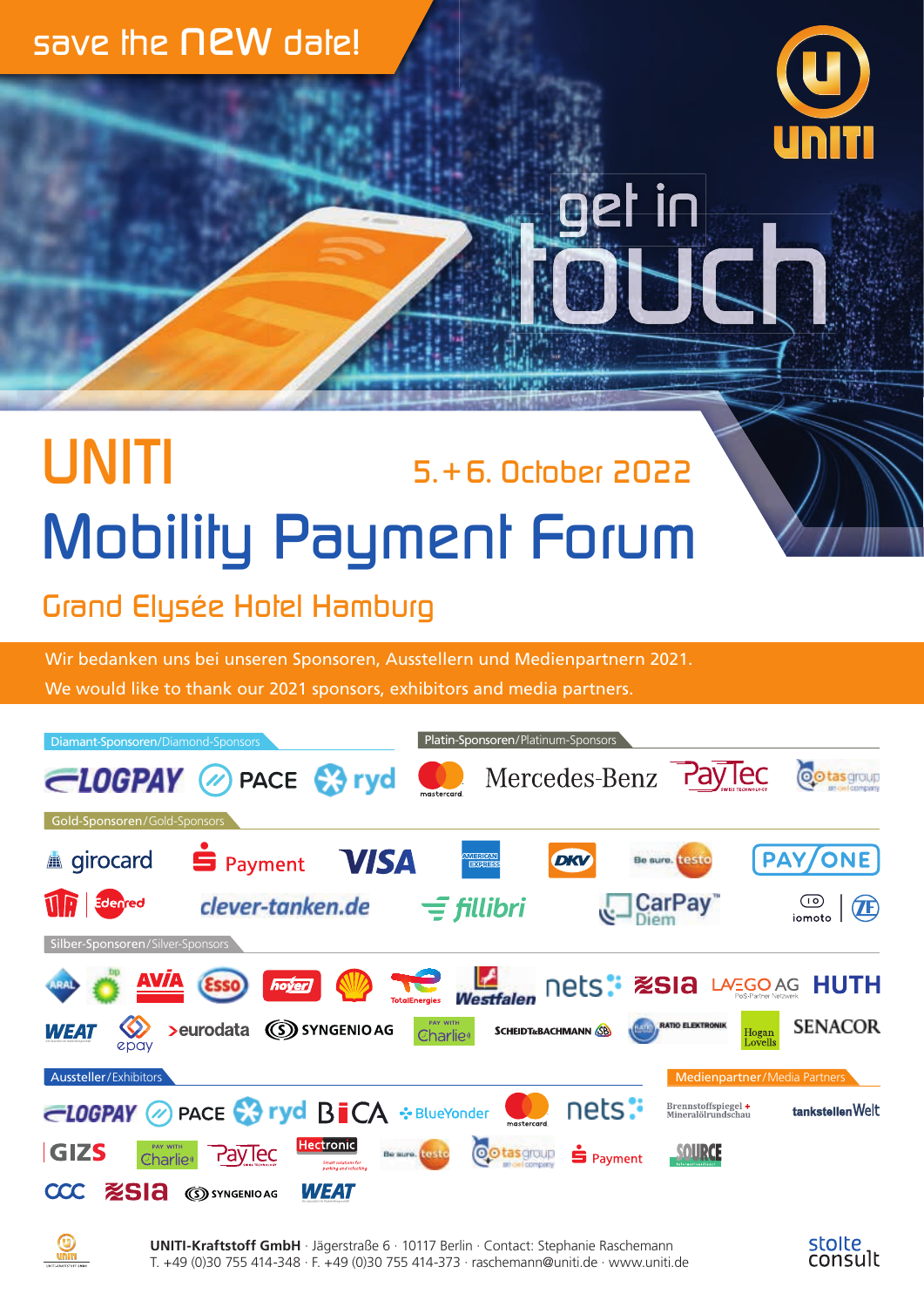

FAX: 030 - 755 414 - 373 E-Mail: raschemann@uniti.de

### **Binding booking**

for the

#### **UNITI Mobility Payment Forum 2022**

| <b>Sponsoring- &amp;</b>                                                                                                                                                                                                                                                                                         | <b>Diamond</b>      | Platinum | Gold   | <b>Silver</b>        | <b>Exhibition</b> |  |  |  |
|------------------------------------------------------------------------------------------------------------------------------------------------------------------------------------------------------------------------------------------------------------------------------------------------------------------|---------------------|----------|--------|----------------------|-------------------|--|--|--|
| <b>Exhibition Packages*</b>                                                                                                                                                                                                                                                                                      | 25.000€             | 13.000€  | 8.000€ | $6.000 \text{ } \in$ | 4.000€            |  |  |  |
| please mark with a cross:                                                                                                                                                                                                                                                                                        |                     |          |        |                      |                   |  |  |  |
| copies of the conference program for your own distribution.<br>Please send us                                                                                                                                                                                                                                    |                     |          |        |                      |                   |  |  |  |
| Special issue to the event**                                                                                                                                                                                                                                                                                     | $1/1$ page + report |          |        | $1/2$ page + report  |                   |  |  |  |
| tankstellenWelt week 36/2022                                                                                                                                                                                                                                                                                     | $6.000 \text{ E}$   |          |        | 3.000€               |                   |  |  |  |
| please mark with a cross:                                                                                                                                                                                                                                                                                        |                     |          |        |                      |                   |  |  |  |
| Please send us<br>copies of the special issue for your own distribution.                                                                                                                                                                                                                                         |                     |          |        |                      |                   |  |  |  |
| $\ast$<br>Sponsoring & exhibition packages include the services according to the service description<br>see attachment: Sponsoring, Exhibition_UMP Forum 2022_EN<br>Special issue according to the service description see attachment: tW_Mediadaten_2022_UMPF_Sonderaktion_EN<br>**<br>*** all prices plus VAT. |                     |          |        |                      |                   |  |  |  |
| Company:                                                                                                                                                                                                                                                                                                         |                     |          |        |                      |                   |  |  |  |
| complete address:                                                                                                                                                                                                                                                                                                |                     |          |        |                      |                   |  |  |  |
| Contact person:                                                                                                                                                                                                                                                                                                  |                     |          |        |                      |                   |  |  |  |
| Phone, Mail:                                                                                                                                                                                                                                                                                                     |                     |          |        |                      |                   |  |  |  |
|                                                                                                                                                                                                                                                                                                                  |                     |          |        |                      |                   |  |  |  |
| If required on your part, please be sure to specify when booking:                                                                                                                                                                                                                                                |                     |          |        |                      |                   |  |  |  |
| VAT no:                                                                                                                                                                                                                                                                                                          |                     |          |        |                      |                   |  |  |  |
| different invoice address:                                                                                                                                                                                                                                                                                       |                     |          |        |                      |                   |  |  |  |
| Order number, invoice note:                                                                                                                                                                                                                                                                                      |                     |          |        |                      |                   |  |  |  |
|                                                                                                                                                                                                                                                                                                                  |                     |          |        |                      |                   |  |  |  |

place / date signature / company stamp

UNITI-Kraftstoff GmbH

Jägerstraße 6 · 10117 Berlin · P.O. Box 08 07 51 · 10007 Berlin · Germany · P. +49 30 755414 -300 · F. +49 30 755414 -366 · info@uniti.de · www.uniti.de General Manager: Elmar Kühn · Chairman of the supervisory board: Udo Weber · Register Berlin-Charlottenburg · HRB 117906 B · VAT DE 118 615 879 Bank: Commerzbank AG Hamburg · Account 566 280 1 · BLZ 200 800 00 · IBAN DE45 2008 0000 0566 2801 00 · BIC / SWIFT DRESDEFF200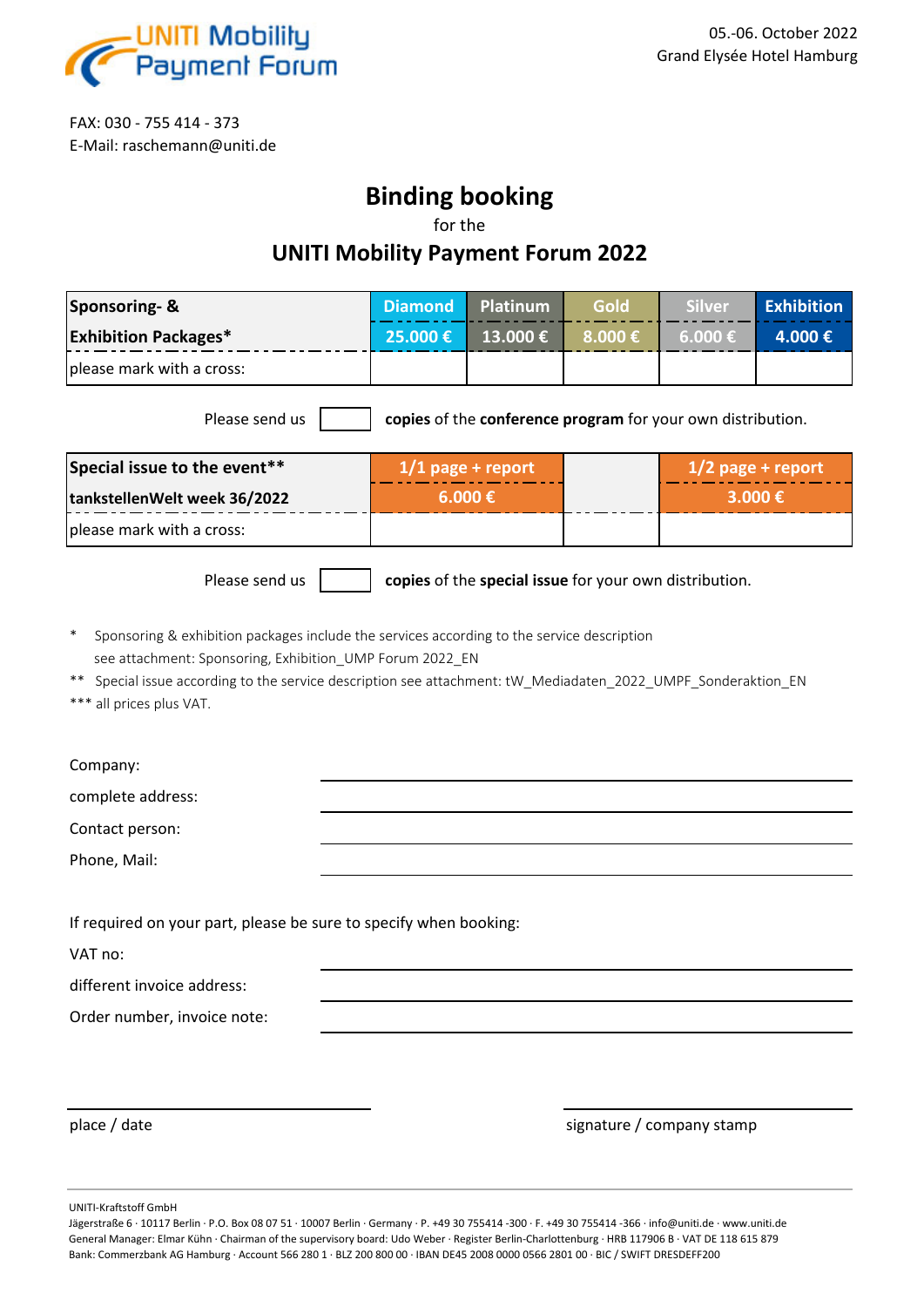

| <b>Sponsoring- &amp; Exhibition Packages</b>                                                                   | <b>Diamond</b>            | <b>Platinum</b>                   | Gold | <b>Silver</b> | <b>Exhibition</b>         |  |  |  |  |
|----------------------------------------------------------------------------------------------------------------|---------------------------|-----------------------------------|------|---------------|---------------------------|--|--|--|--|
|                                                                                                                |                           | 25.000 € 13.000 € 8.000 € 6.000 € |      |               | 4.000€                    |  |  |  |  |
| Your advantages as partner before the forum:                                                                   |                           |                                   |      |               |                           |  |  |  |  |
| Your company logo appears:                                                                                     |                           |                                   |      |               |                           |  |  |  |  |
| at the front page of the conference program                                                                    | $\pmb{\times}$            | X                                 |      |               |                           |  |  |  |  |
| inside the conference program                                                                                  | $\overline{\mathbf{x}}$   | $\overline{\mathbf{x}}$           |      |               | $\mathbf x$               |  |  |  |  |
| as invitation to guests and interested parties in the industry                                                 |                           |                                   |      |               |                           |  |  |  |  |
| as distribution at all UNITI events                                                                            |                           |                                   |      |               |                           |  |  |  |  |
| as insert in the industry-related magazines tankstellenWelt and Brennstoffspiegel + Mineralölrundschau         |                           |                                   |      |               |                           |  |  |  |  |
| as insert in further industry-related magazines                                                                |                           |                                   |      |               |                           |  |  |  |  |
| Your company data appears                                                                                      |                           |                                   |      |               |                           |  |  |  |  |
| inside the conference program                                                                                  | X                         |                                   |      |               | $\mathbf x$               |  |  |  |  |
| company name, address, phone, mail, website                                                                    |                           |                                   |      |               |                           |  |  |  |  |
| Conference program for your own distribution                                                                   | $\boldsymbol{\mathsf{x}}$ |                                   |      |               | $\mathbf{x}$              |  |  |  |  |
| in print or digital, number by prior arrangement                                                               |                           |                                   |      |               |                           |  |  |  |  |
| Participants list before event                                                                                 | $\boldsymbol{\mathsf{x}}$ |                                   |      |               |                           |  |  |  |  |
| approx. 2 weeks prior to the event                                                                             |                           |                                   |      |               |                           |  |  |  |  |
| Website entry* on                                                                                              |                           |                                   |      |               |                           |  |  |  |  |
| www.mobility-payment-forum.com                                                                                 |                           |                                   |      |               |                           |  |  |  |  |
| Company and logo entry with linking                                                                            | X                         | X                                 |      |               |                           |  |  |  |  |
| Company and logo entry without linking                                                                         |                           |                                   | X    |               | $\boldsymbol{\mathsf{x}}$ |  |  |  |  |
| 1/2 page ad + report in tankstellenWelt                                                                        | $\overline{\mathbf{x}}$   |                                   |      |               |                           |  |  |  |  |
| by prior arrangement and timely delivery till 23.08.2022                                                       |                           |                                   |      |               |                           |  |  |  |  |
| Your advantages as partner during the forum:                                                                   |                           |                                   |      |               |                           |  |  |  |  |
| Your company logo appears                                                                                      |                           |                                   |      |               |                           |  |  |  |  |
| on the cover of the conference folder                                                                          | X                         | X                                 |      |               |                           |  |  |  |  |
| on the stage set of the event                                                                                  | 2x                        | 2x                                | 1x   | 1x            | 1x                        |  |  |  |  |
| Your company portrait / your company brochure                                                                  |                           |                                   |      |               |                           |  |  |  |  |
| is enclosed with the conference folder                                                                         | 6 sheets                  | 5 sheets   4 sheets               |      |               |                           |  |  |  |  |
| Will be delivered by you in appropriate number, format max. DinA4, until 2 weeks before event.                 |                           |                                   |      |               |                           |  |  |  |  |
| <b>Participation fee</b>                                                                                       |                           |                                   |      |               |                           |  |  |  |  |
| Free tickets for conference and evening event                                                                  | 5                         | З                                 |      | 1             |                           |  |  |  |  |
| Reduced participation fee for additional participants                                                          | х                         | $\boldsymbol{\mathsf{X}}$         | X.   |               | x                         |  |  |  |  |
| <b>Exhibition</b>                                                                                              |                           |                                   |      |               |                           |  |  |  |  |
| in the main foyer (dimensions: 3m wide x 1,5m deep)                                                            | X                         | $\pmb{\mathsf{x}}$                |      |               |                           |  |  |  |  |
| in the side foyer (dimensions: 3m wide x 1,5m deep)                                                            |                           |                                   |      |               | X                         |  |  |  |  |
| The number of exhibition booth is limited! The allocation takes place according to the order of registrations. |                           |                                   |      |               |                           |  |  |  |  |
| <b>Distribution of give aways</b>                                                                              | $\overline{\mathbf{X}}$   | X                                 |      |               |                           |  |  |  |  |
| Display of e.g. pads, pens, candies, etc., only by prior arrangement with UNITI.                               |                           |                                   |      |               |                           |  |  |  |  |
| After work drink + evening event                                                                               | x                         |                                   |      |               |                           |  |  |  |  |
| Your company logo and/or company name will appear:                                                             |                           |                                   |      |               |                           |  |  |  |  |
| before the forum » in the conference program schedule "After-work drink/evening event sponsored by"            |                           |                                   |      |               |                           |  |  |  |  |
| during the forum » in the drink menu/menu of the After-work drink/evening event                                |                           |                                   |      |               |                           |  |  |  |  |
| during the forum » on the stage set at the end of the 1st forum day                                            |                           |                                   |      |               |                           |  |  |  |  |
| You will be mentioned at the opening of the evening event by the Chief Executive of UNITI.                     |                           |                                   |      |               |                           |  |  |  |  |
| Use of your pennants, banners, napkins, etc. during the evening event.                                         |                           |                                   |      |               |                           |  |  |  |  |
| (Quantity in coordination with UNITI and the other sponsors, max. 2 roll-ups per company)                      |                           |                                   |      |               |                           |  |  |  |  |

Services marked with "x" are included services.

Diamond and Platinum can only be booked 4 times each, there is no class exclusivity.

\*Website creation in progress, there is no claim performance fulfillment